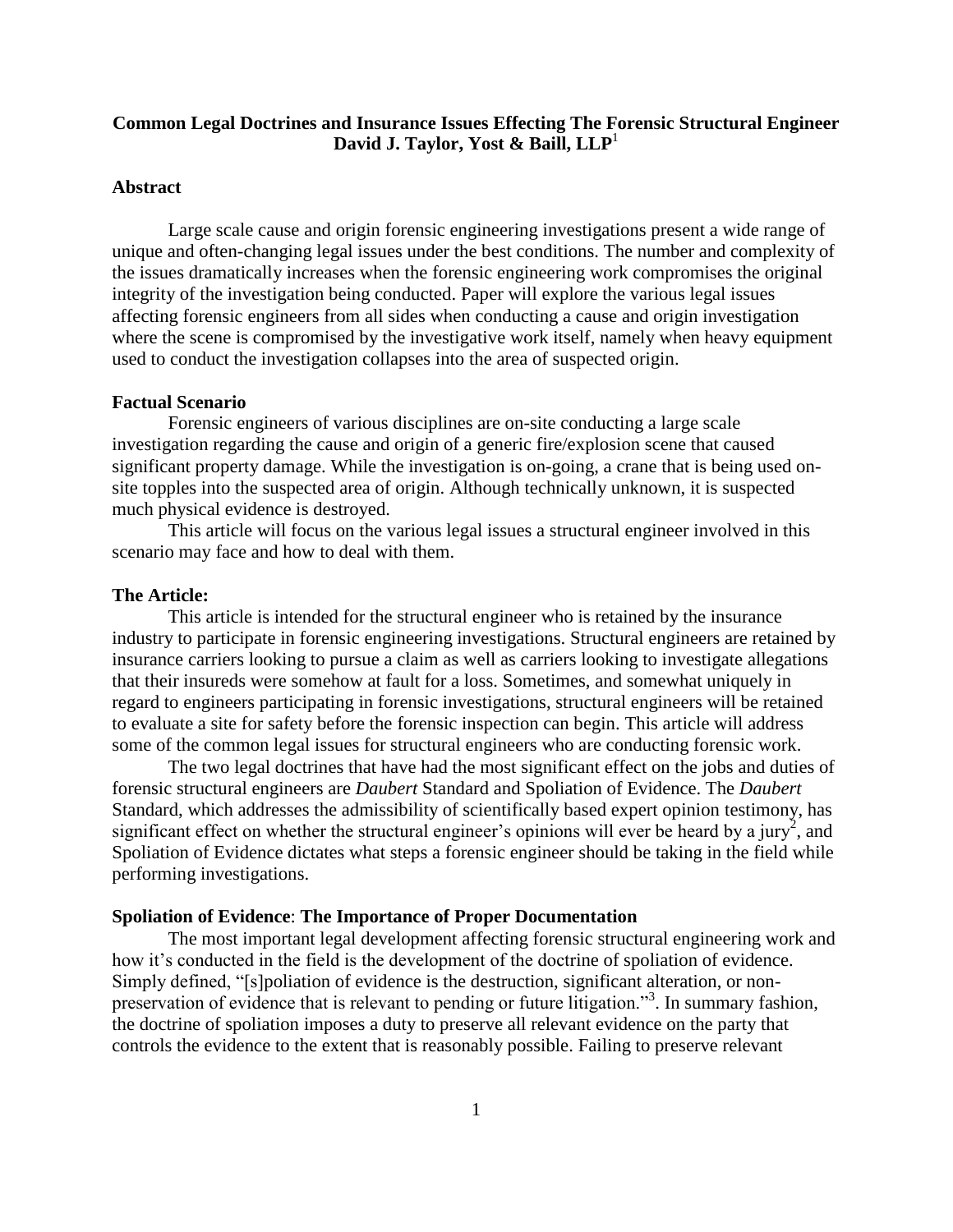evidence can result in a myriad of negative consequences on the party's ability to prove its case and may prevent it from moving forward at all.

Although the doctrine's use has exploded in the past fifteen or so years its origins actually predate the founding of the United States and stems from the common law principle of "contra spoliatorem omnia praesumuntur," to wit: "all things are presumed against the destroyer."<sup>4</sup> This means if a party is in control of relevant evidence that is lost, destroyed or otherwise not preserved for review by the other interested parties, it will be presumed that the evidence would have been helpful to those parties that were prevented from inspecting the evidence.

The doctrine of spoliation is applied on a state-by-state basis, but some common principles have emerged as to how courts apply the doctrine. "Generally, courts will analyze (1) the importance of the evidence that has been lost, in terms of prejudice incurred by the nonspoliating party, and (2) the fault of the party responsible for the spoliation."<sup>5</sup>



The relative importance of the evidence and the relative level of prejudice suffered by the other party will generally dictate what type of sanction a reviewing court may issue. Sanctions may be as little as allowing the jury to draw a negative inference due to the lost or destroyed evidence but may also, in rare instances, effectively operate as a dismissal of the case by prohibiting expert testimony regarding the missing evidence.<sup>6</sup>

Although cases involving spoliation issues or motions for spoliation sanctions will be decided on their individual facts, case law appears to have developed what could be considered majority and minority views regarding whether to impose sanctions and to what degree. The minority view includes cases where courts have excluded evidence of a defective product involving allegations of a product defect or similarly excluding expert testimony on the issues in controversy.<sup>7</sup> Both of these sanctions operate as a dismissal of a plaintiff's case because a plaintiff cannot move forward without evidence of the defect, and can rarely move forward without the support of expert opinion testimony.<sup>8</sup>

The majority view takes a less severe approach to imposing sanctions, generally not imposing any sanctions or limiting the sanction to allowing the jury to adopt a negative inference as a sanction on the offending party.<sup>9</sup>

So how does the doctrine of spoliation of evidence affect the work of a structural forensic engineer? In short, it affects almost every step the engineer takes during the process of a forensic investigation. Good planning, and more importantly good communication, between the engineer and their client and counsel as well as good communication amongst the other potentially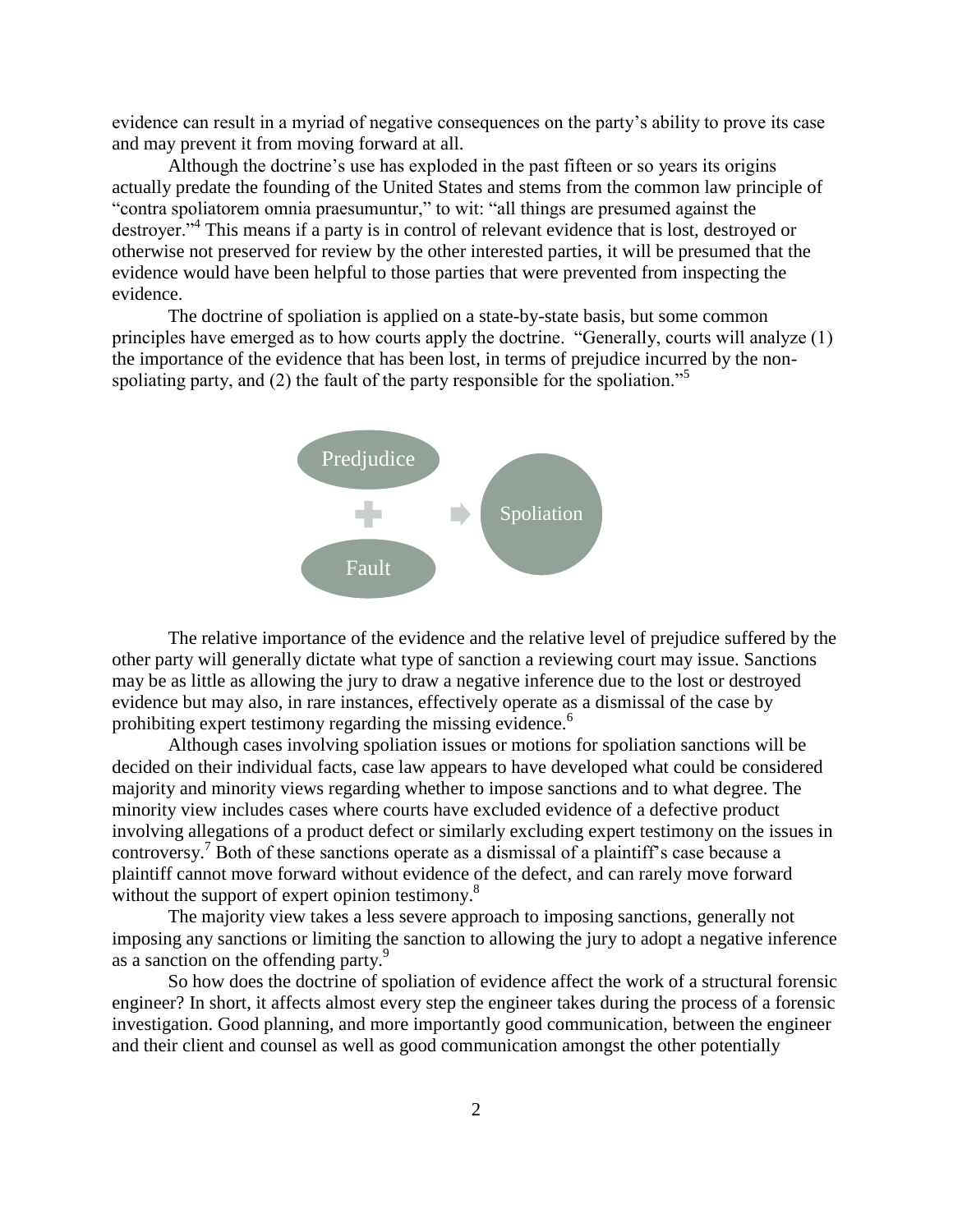interested parties ("PIPs"), their counsel and engineers will serve to reduce the chances of creating detrimental spoliation issues. So who are the other PIPs?

Because structural engineers are often retained to conduct and oftentimes oversee a forensic investigations, those engineers will play a critical role in determining what parties may be "interested" in their investigation. This will mean that the carrier will likely look to and rely on the structural engineer to determine or identify the PIPs for a particular investigation.<sup>10</sup> PIPs oftentimes include manufacturers of products, construction companies or entities that have worked on a structure and may include other design professionals, including architects and engineers of varied discipline.

Once those PIPs are identified, they should be put on notice of the loss or the on-going investigation and given an opportunity to participate or, at a minimum, to observe the evidence before it is altered. This will generally be accomplished by the insurance carrier or its counsel sending out Notice of Claim letters to the party and then coordinating a joint inspection that will take place with all parties present. $11$ 

Of course some investigation will need to take place in order to identify PIPs. Because this limited investigation will likely also involve some of the physical evidence of the loss scene, the forensic engineer is stuck between two competing goals - leaving the scene undisturbed vs. identifying the PIPs to be notified. In order to limit risks of spoliation, the forensic engineer is well served by fully documenting the loss scene upon arrival and upon every step taken to identify PIPs. Current technology offers a host of options to accomplish this task whether the documentation is photographic, video or even 3D-Laser Scanning. Proper documentation implemented with an extremely limited investigation to identify PIPs will generally allow the client to avoid significant spoliation arguments.



Spoliation will also significantly affect the steps taken by the structural engineer during their forensic investigation. As explained *supra*, the doctrine of spoliation focuses on the preservation of evidence so all parties can investigate, so it will necessarily affect the decisions a structural engineer will make when deciding what evidence to retain and store for future use. The engineer who is controlling the loss scene will necessarily have to retain the physical evidence they believe is relevant for their purposes, but will likely also have to retain evidence that is important to other "interested" parties. This can be best accomplished by identifying an evidence custodian to handle and retain the physical evidence for future use.

So does this mean that the engineer in charge is responsible for identifying the collecting evidence for a potentially opposing party? No. "An interested party is responsible for identifying the evidence it wants collected and providing sufficient information to the evidence custodian to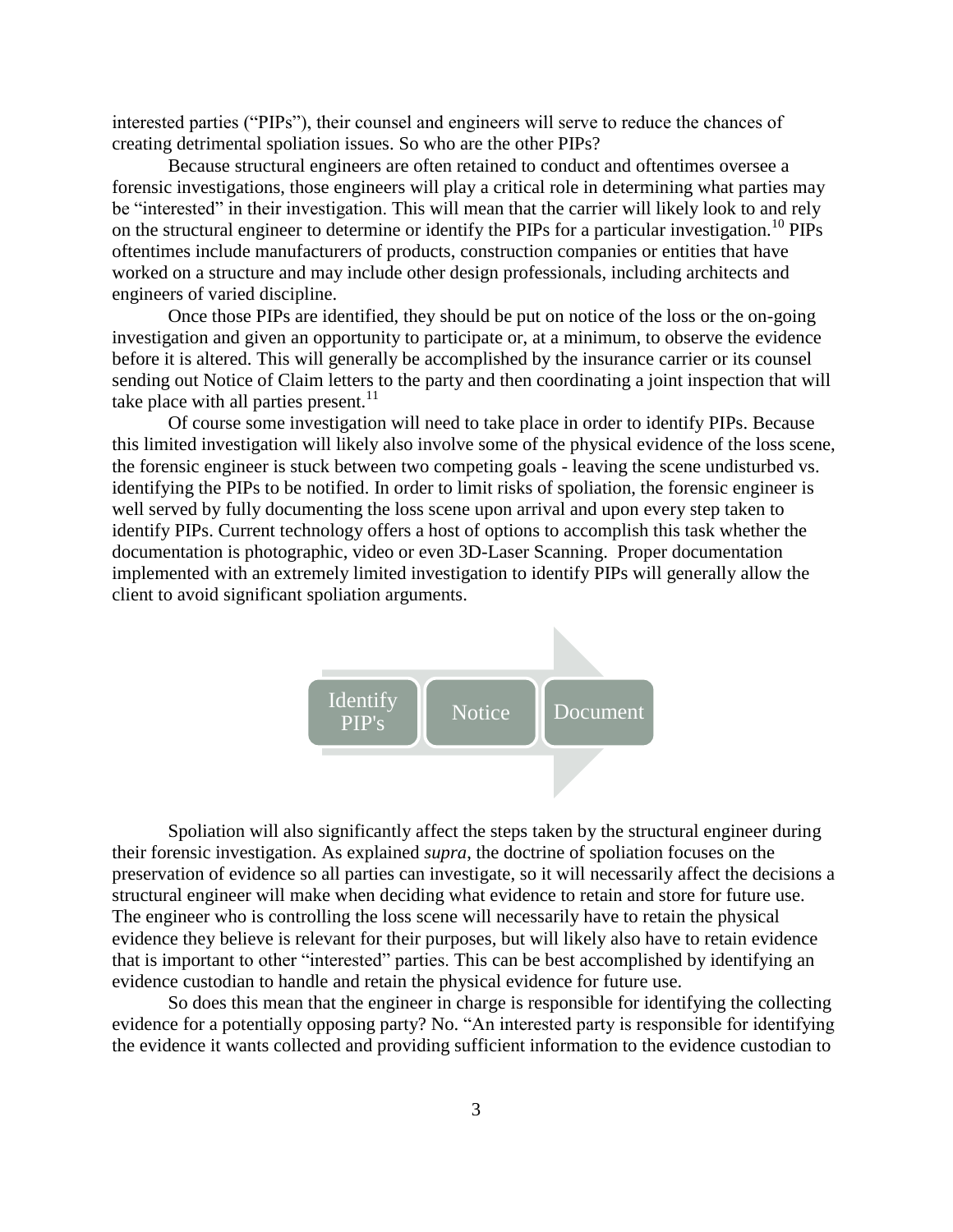ensure the collection of the identified evidence and preservation of the scene for further investigative activities."<sup>12</sup>

 Although the Courts' spoliation analysis focuses on the conduct of the offending party, it will also likely include the offending party's familiarity or relative sophistication regarding the litigation process. As many structural engineers are retained by insurance companies investigating claims that are likely to end up in litigation, you will often be working for a party who will be viewed as extremely sophisticated in regard to civil litigation and will be held to the highest standard when handling evidence.

Our fact scenario will necessarily involve spoliation arguments from many different parties. Certainly those PIPs identified as possibly having liability for the original loss will argue that they can no longer properly defend themselves due to physical evidence being destroyed by the fallen crane. Although the carrier who insured the original loss site may have not had a direct role in causing the spoliation of the scene, its prospects of moving forward will be compromised to the same degree that the defendant PIPs ability to defend themselves has been compromised.<sup>13</sup>

However, in our fact scenario, the carrier insuring the original loss site may attempt to argue that the entity in charge of the crane and its safe operation compromised the carrier's ability to move forward with its subrogation<sup>14</sup> efforts stemming from the original loss. This may give rise to a separate claim against the crane company that is distinct from the original loss.<sup>15</sup>

Beyond our factual scenario, spoliation of evidence can be a significant issue for structural engineers who are retained to survey a loss site to ensure the safety of the site before further forensic investigative work can be conducted. These circumstances necessarily require the structural engineer to be the first one into the loss site performing work unrelated to possible or potential litigation arising from the loss. The surveying engineer nevertheless needs to be aware of the importance of the physical evidence on the loss site and the value of such evidence to the various PIPs and must take every precaution, within reason, to perform the site safety inspection without compromising the loss site for others. Proper documentation by the surveying engineer using the techniques mentioned *supra* will help ensure that the loss scene is not unnecessarily compromised.

# *Daubert***: Is my Opinion Going to Make it to the Jury**? 16

Engineers performing forensic investigations are generally retained to offer opinions based on their training/experience, education and general investigation of the loss. Although the opinions may be used only for the carrier's internal purposes, forensic engineers are more often retained to testify throughout the civil litigation process which culminates with testifying at a trial. Therefore, it's extremely important to know whether a forensic engineer is going to be permitted to offer his/her opinions if necessary.

With some variation, the general standard to determine whether an expert's opinion is appropriate for a particular case is to see if the opinion is necessary and admissible per Rule  $702$  of the Federal Rules of Evidence<sup>17</sup>. That rule states:

> If scientific, technical, or other specialized knowledge will assist the trier of fact to understand the evidence or to determine a fact in issue, a witness qualified as an expert by knowledge, skill, experience,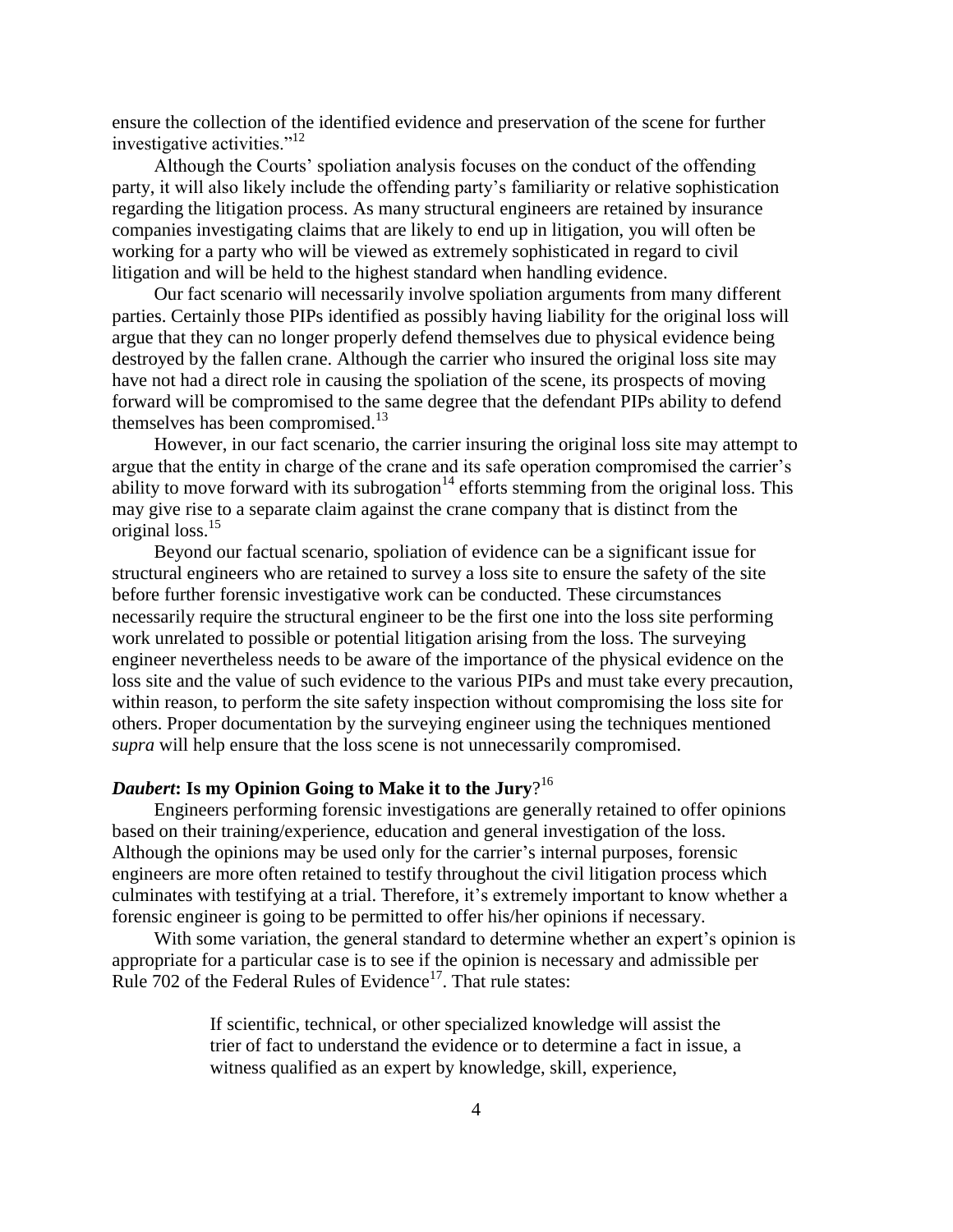training, or education, may testify thereto in the form of an opinion or otherwise, if (1) the testimony is based upon sufficient facts or data, (2) the testimony is the product of reliable principles and methods, and (3) the witness has applied the principles and methods reliability to the facts of the case.

In almost all cases where a structural engineer is retained to conduct a forensic investigation or offer an opinion, Rule 702 will be satisfied to the extent that an expert with specialized knowledge will likely have an opinion that could assist the jury in determining a fact or otherwise understanding the evidence at trial. However, this is not where the analysis ends to determine if the opinion is admissible. The real test is whether the experts' opinion can survive a challenge from the opposition.

For much of the twentieth century the issue of the admissibility of expert opinion testimony before federal courts was analyzed in accordance with the principals outlined in *Frye v. United States.*<sup>18</sup> However, prior to 1984 the issue of admissibility of expert testimony was rarely formally challenged.<sup>19</sup> In 1993 all that changed with the U.S. Supreme Court's decision in *Daubert v. Merrell Dow Pharmaceuticals, Inc.*<sup>20</sup>

*Daubert* was intended to provide a "standard of evidentiary reliability," and to allow the trial court to act as the "gatekeeper" with the intention of prohibiting "junk science".<sup>21</sup> In an effort to provide clarity on the issue of the admissibility of expert opinion testimony, the Supreme Court identified four factors to be used by trial courts to analyze: 1) whether the theories and techniques employed by the scientific expert can and have been tested; 2) whether they were subjected to peer review and publication; 3) the known or expected rate of error; and 4) whether the theory or methodology employed is generally accepted in the relevant scientific community. $^{22}$ 



Although the Supreme Court was not clear about how the four factors were to be weighted, two of the factors for determining scientific validity have received significant attention: 1) whether the theories and techniques employed by the scientific expert can and have been tested; and 2) whether the theory or methodology employed is generally accepted in the relevant scientific community.<sup>23</sup>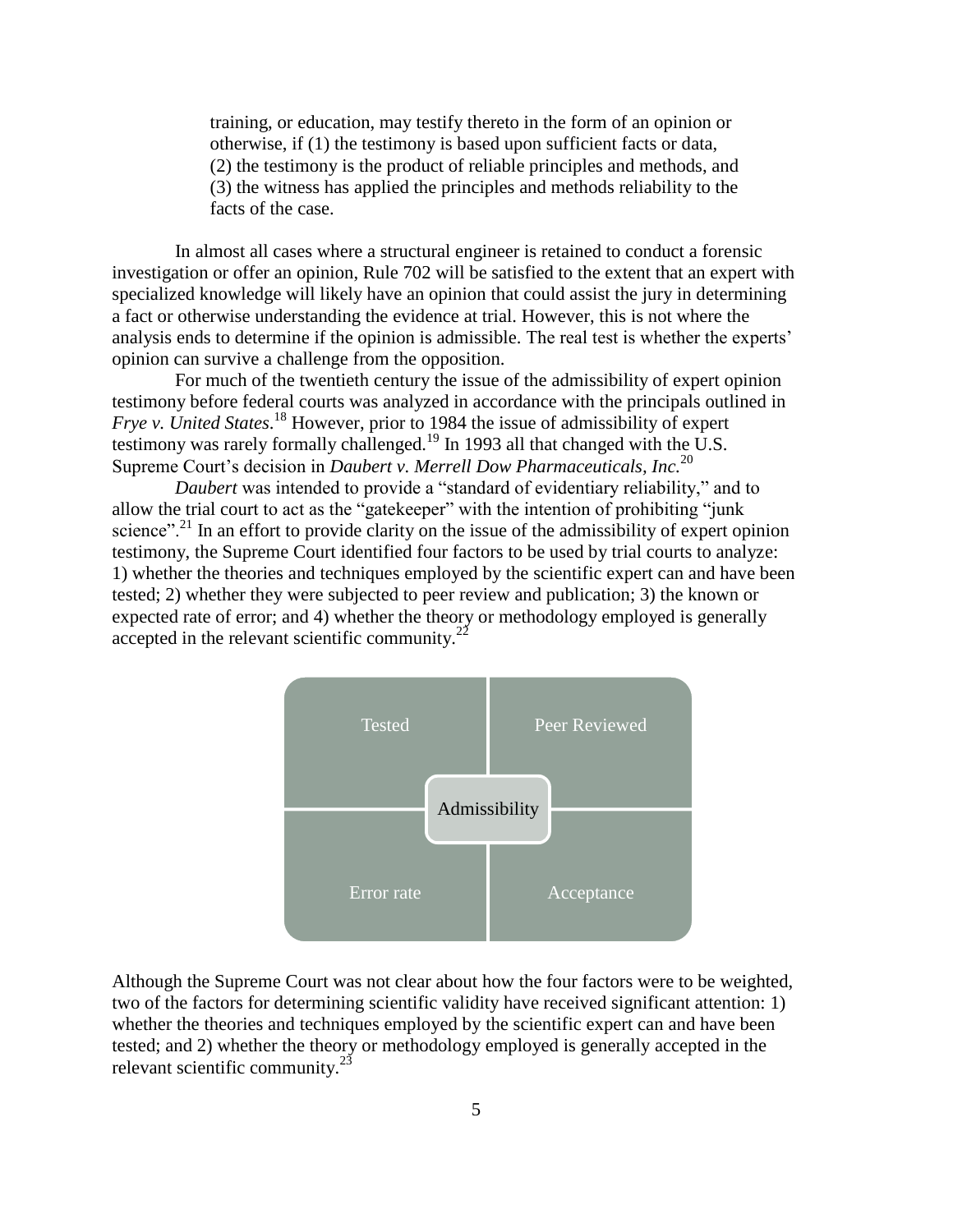Challenging the admissibility of an expert's opinion testimony has become a routine step in complex litigation. Challenges are more frequently posited by defendants in litigation as the plaintiff's experts, much like the plaintiff itself, carries the burden of proof. As such, the plaintiff's experts will likely be required to demonstrate that their theories were tested and can be replicated. This makes sense because the plaintiff always carries the burden to prove its case. Nevertheless, to the degree that defense experts are offering alternative theories regarding why some structure failed, they too must satisfy the *Daubert* requirements.

So, what does a structural engineer's opinion have to contain to be admissible per *Daubert*? The following is a non-exhaustive list representing questions the structural engineer should be able to affirmatively answer to successfully survive most *Daubert* challenges: A) does your professional experience and educational background fit with the facts and opinions in the case; B) are your opinions and the methodology you employed in formulating them subject to peer review; C) are your opinions and methodology generally accepted in the scientific field; D) have you provided replicable testing to support your theory; E) does the theory have a known error rate; F) has all relevant evidence been considered; G) have you inspected the scene and the any relevant artifacts; H) do your opinions address applicable industry standards or practices. If a structural engineer can affirmatively answer these questions, their opinion will likely be admitted.<sup>24</sup>

It should be noted that in some instances, it will simply be impossible for all of these factors to be satisfied, and that a failure to meet one of the requirements does not necessarily mean the opinion is inadmissible. Rather, as is the case with most legal analysis, the totality of the factors and the experts' opinions must be evaluated to determine its scientific reliability and admissibility. A structural engineer should therefore strive to be able to demonstrate that their theory has been tested and can be replicated to be reasonably sure that it will be heard by the jury.

The *Daubert* decision and the standard that has been developed since are important to the forensic structural engineer because it operates as the measuring stick for whether the engineer will ultimately be able to testify in a single trial, but the *Daubert* challenge is important to forensic structural engineers for the additional reason that failing to meet the standard can have a significant effect on the engineer's prospects of being able to testify in future and unrelated cases. If an engineer's opinion is successfully challenged and therefore prohibited from being used, that will be a figurative "black mark" on that engineer's record as an expert witness. As the *Daubert* challenge has become a commonplace step in civil litigation, it has become equally commonplace to examine an expert witness' history of offering or not being able to offer expert opinions. Although in a purely objective sense it should make little difference if an expert is prevented from testifying in a single case involving specific facts, many believe that being blocked once creates additional hurdles for the expert to testify in future cases. Once an expert is properly excluded from testifying per *Daubert*, the expert will likely be hounded by attorneys in future cases trying to draw analogies between the earlier prohibited opinions and those being offered in the current case.

Notwithstanding the significant effects a successful *Daubert* Challenge can have on an expert's professional reputation, it is not uncommon for expert witnesses to be unaware of *Daubert* challenges being made and whether or not they were or were not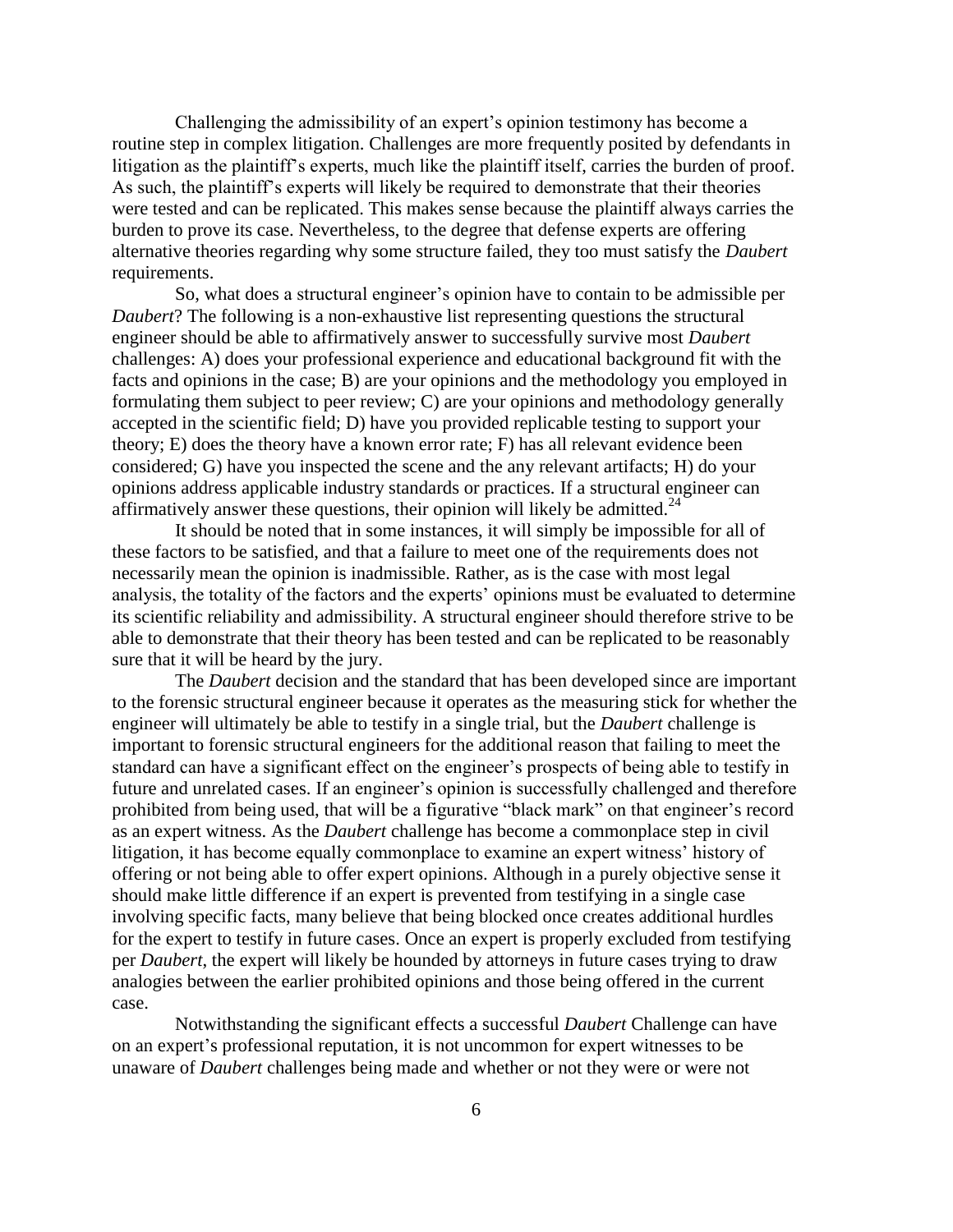successful. In an attempt to ensure that they are fully aware of how their opinions are being evaluated in a particular case, some experts are required, as part of their retention contract, that the client or its counsel must inform the expert of the filing of a *Daubert* or *Daubert* type challenge within 48 to 72 hours of it being made. Proper notice allows the expert to be fully engaged in offering explanations or additional information regarding their opinions to not only protect the chances of the opinion being ruled admissible but will also allow the expert to be fully engaged in protecting their own professional interests that will be present beyond the present case.

In our factual scenario, it is difficult to identify specific *Daubert* issues that would arise with the exception of saying that opinions regarding the original cause and origin investigation will necessarily be compromised by the destruction of evidence caused by the fallen crane. If the original theories generated by the initial investigation can still be or have already been properly documented and tested, the opinions may survive and make it jury. If the opinions have not been properly tested or the scene had not been properly documented before the collapse, *Daubert* will likely prevent those opinions from being offered at trial.

## **Discovery: How Much of My Work is Going to Be Available to the Other Side?**

Discovery is the general term used to describe the portion of the litigation process after suit has been filed wherein the parties exchange and develop information to pursue or defend their cases. Although discovery may take many forms, it almost universally includes requests from both sides to answer interrogatories, requests to produce documents and depositions of both lay and expert witnesses.

It is important to note that many structural engineers may be familiar with the discovery process, specifically the act of sitting for an expert deposition, but many engineers, structural and otherwise, do not understand how "discoverable" their notes and other file materials are. The issue of what extent an experts' file is discoverable will generally be decided on a jurisdiction by jurisdiction basis and may sometimes differ from judge to judge. Nevertheless, there are some tips that structural engineers can take to manage their investigative files so as to minimize the chances of causing problems for their clients' cases as they move through the litigation process.

First, one of the most important documents generated by structural engineers is the "expert opinion report" that is drafted for the client so the client can understand the investigation performed and the experts' opinions regarding a loss. The issues in regard to expert opinion reports and the discovery process are A) If it is necessary to have a report written and B) when should the report be written.

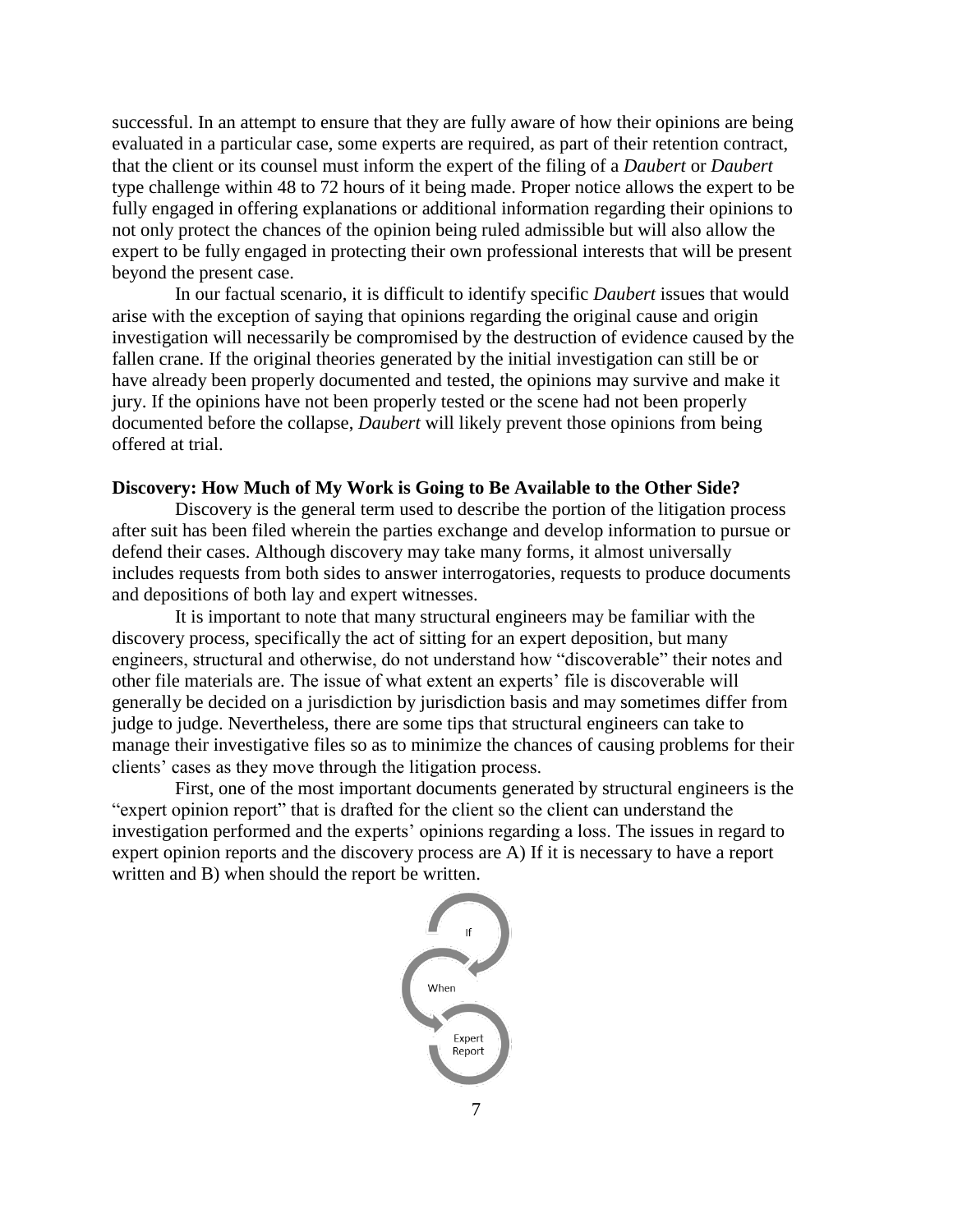Depending on the state the case is venued, an expert report may not be necessary. Many states simply require the expert to explain their opinions and the basis for them via responses to interrogatories. Interrogatory responses are generally crafted with the assistance of counsel rendering the expert report unnecessary. However, many state jurisdictions and all federal jurisdictions will require reports that require a complete recitation of the experts' opinions, the factual and engineering basis for the opinion and the expert's qualifications to hold the opinion.

Outside of formal legal requirements of the governing jurisdiction, structural engineers are often asked to draft reports for their clients well before any decisions are made about whether the case or the investigation will end up in litigation. This scenario is the one that can have unintended consequences for both the engineer and the carrier if the report is not properly handled. Although it may not be uniform throughout all jurisdictions, it is generally accepted that an experts report will be discoverable to the opposing side. This is likely true even if the expert drafted the report during the forensic investigation and may not have had all of the necessary information. Of course the report can include a statement acknowledging that all the information has not yet been collected and that the opinions are understandably subject to change, the report will likely be construed as a complete recitation of the expert's opinions and any change in a later report can be a problem for the expert's credibility at trial. The best practice regarding expert opinion reports is to not have them drafted until the investigation is complete and it is clear where the investigation or case may go. If it is not going to be a litigated case, then the timing of the report may be a moot issue; however, if the case has a chance to be litigated, it is best to wait on memorializing the opinions in a report to avoid the potential problem of appearing to change positions.

A distinction is often drawn between whether an expert is a "consulting" expert or one who is intended to offer testimony at trial. Notwithstanding distinctions and nuances that differ from jurisdiction to jurisdiction, a consulting expert's opinions will not be discoverable<sup>25</sup> but the same cannot be said of the testifying expert's opinions. This distinction makes sense because the consulting engineer will not be presenting any testimony rendering their opinions as being irrelevant or minimally unimportant to the litigation or trial that will follow. However, because more and more cases become "expert driven" it is of extreme importance for all sides to know what the opposing experts' opinions will be and what they are based on so that all parties can properly evaluate their cases and prepare them for trial.

#### **Insurance Issues: What's My Purpose or My Client's Motivation?**

As mentioned at the outset of this article, structural engineers are often hired directly by insurance carriers to perform forensic investigations or other services for the carrier. It is important to note that the insurance carriers retain the structural engineer to perform duties that the carrier is obligated to do per the terms of the insurance policy it has with its insured. Simply put, this means the carrier is acting in accordance with its contractual obligations. Although it is beyond the scope of this article to try and address all of the variances within insurance policies, it should be noted that often times insurance carriers are limited in what they are required or motivated to do during forensic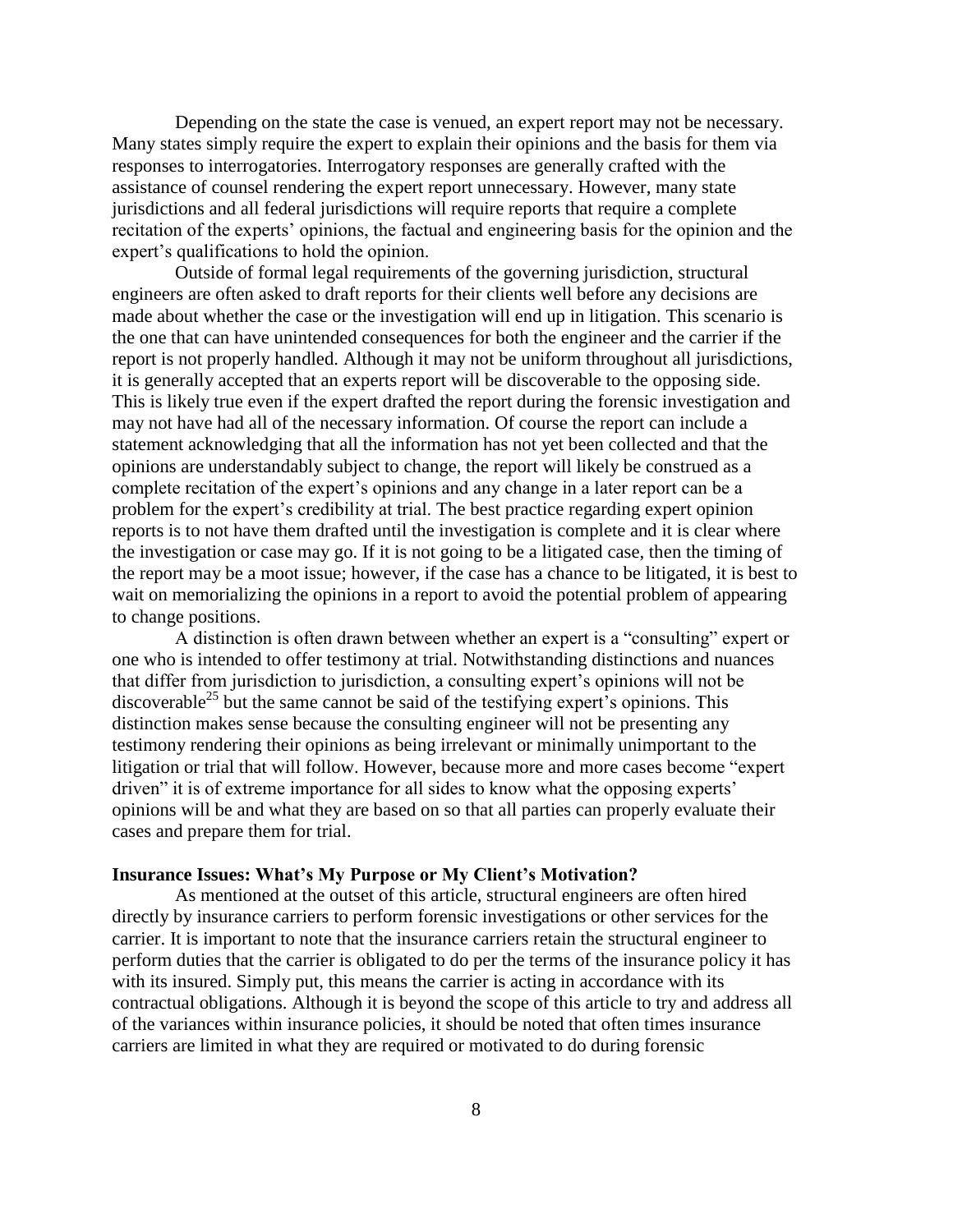investigations because of limitations within the insurance policies they are acting in accordance with.

By way of example, in our factual scenario the insurance carrier for the original loss site will likely be investigating the loss for both coverage and subrogation purposes. Although the carrier may have a clear coverage obligation for the property damage suffered by the original fire/explosion, its obligations may be more limited in regard to paying for business interruption or other economic damages stemming from the original loss. The issue of properly calculating business interruption losses introduces the need for a completely different type of forensic accounting expert.

Frequently, structural engineers are retained to investigate losses not for the purpose of determining what may or may not have caused a particular loss but rather to determine what type of repairs are necessary to fix a building that is damaged in a loss. In such circumstances, the structural engineer may be referred to as a "damage" expert. Their investigation will likely be limited to calculating the costs necessary to repair damaged property and not deal with any causation issues. If the damage expert is expected to testify regarding their damage opinions, the expert will likely be subject to the same discovery procedures as the other "causation" type experts. Additionally, although a damage expert may be limited in terms of their scope of investigation, because they are still working as the agent of one of the parties, the expert will still need to be mindful of the possibility of spoliating evidence during the course of their work.

Our factual scenario will involve insurance carriers of all colors and with varying obligations stemming from the loss. Some carriers will be "re-insurers" meaning they have no duty to any party until an direct insurer has reached a certain (generally contractually established) measure of damage or exposure. Additionally, many large corporations carry large self-insured retention ("SIRs") for most losses. A SIR is a mechanism used by many large corporations that obligates the corporation to be financially obligated for a loss up to an agreed upon amount before the carrier is obligated to provide coverage. This can affect the structural engineer's work because at one point in the process the engineer may be working for the party working under a SIR and then later in the litigation process be working for a carrier that had to pick up the coverage for the loss.

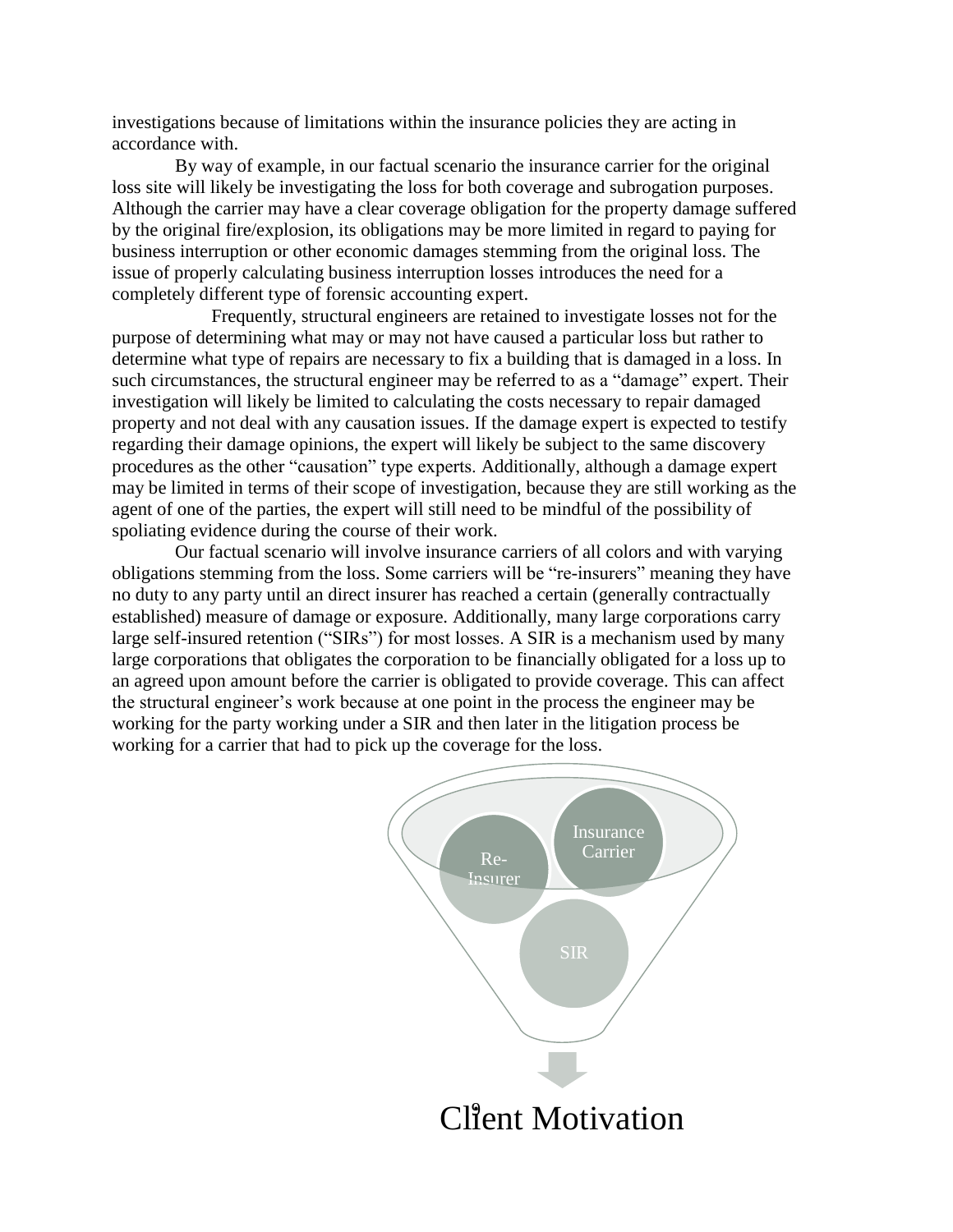Finally, our factual scenario may include insurance carriers who are investigating the loss under what's often times referred to as a reservation of rights. Generically, this means that an insurance carrier may believe that it is not obligated to provide coverage for a party to a particular loss from a financial standpoint, but may (depending on the terms of the policy and the type of loss) still have an obligation to defend that party in litigation stemming from the loss. Although this will not likely influence the engineer's work or the scope thereof, it will play a role in how the case is litigated.

## **Summary: What Have We Learned**

As highlighted, structural engineers play various roles in forensic investigations that may have differing objectives. The recent legal doctrines concerning the *Daubert*  Standard and the doctrine of spoliation of evidence have evolved to have significant ramifications of how a structural engineer conducts themselves at a scene as well as how the engineer formulates and defends their opinions. Although the structural engineer's role may change based on the purpose of their retention or the insurance policy the retaining carrier is working in accordance with, a structural engineer is well advised to know and understand their role in the investigative process and how their file will or will not be used as the case progresses through the civil litigation process.

- 1. Yost & Baill, LLP, 220 South 6<sup>th</sup> Street, Suite 2050, Minneapolis, MN 55402.
- 2. Daubert v. Merrell Dow Pharmaceuticals, Inc., 509 U.S. 579, 590 (1993).
- 3. *Let's Level The Playing Field: A new Proposal For Analysis of Spoliation of Evidence Claims in Pending Litigation*, 29 Ariz. St. L.J. 769, 771 (1997).
- 4. Armory v. Delamirie, 93 Eng. Rep.664 (K.B. 1722).
- 5. *Fire Scene Spoliation: Have We Gone Too Far?* Scott S. Katz, Butler Pappas Weihmuller Katz Craig, LLP, For the Defense, Vol. 44, No.6, June 2002.
- 6. Id.

 $\overline{a}$ 

- 7. See generally, Allstate Insurance Co. v. Sunbeam Corp., 865 F. Supp. 1267 (N.D.Ill. 1994), and Hoffman v. Ford Motor Co., 587 N.W.2d 66 (Minn. App. 1998)
- 8. Id.
- 9. See generally, State Farm Insurance Co. v. Amana Refrigeration, Inc*.*, 266 App. Div. 2d 372, 698 N.Y.S.2d 300 (1999), and Mont Olivet Tabernacle Church v. Edwin L. Wiegand Division, 2001 Pa. Super. 232, 781 A.2d 1263 (2001).
- 10. It should be noted that the forensic engineer does not make the determination of who is or is not a PIP in a vacuum but that the determination is generally done with consultation with the client, the insured and counsel. Innumerable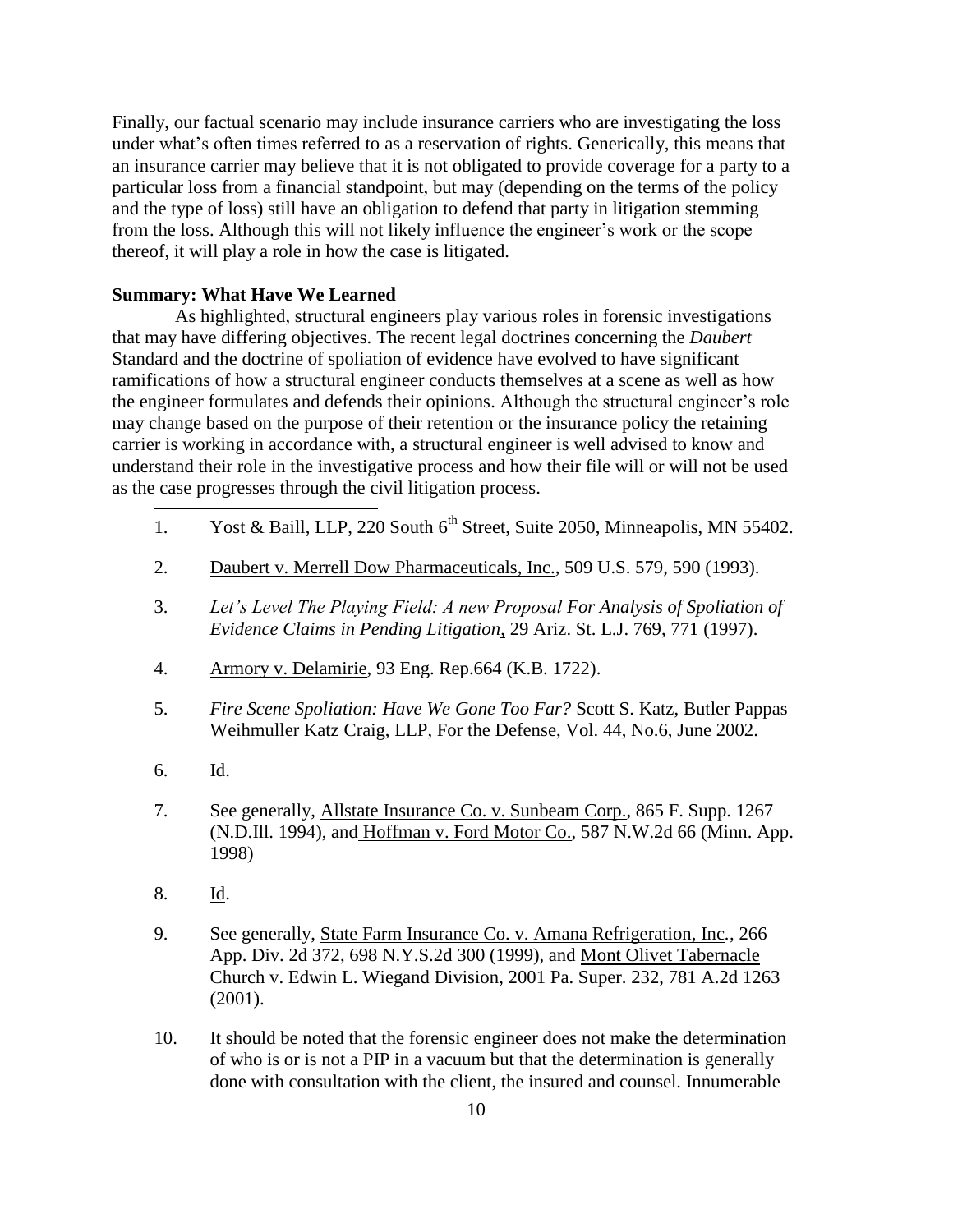factors will be at play that can render a particular entity a PIP to a loss and will not be specifically addressed in this article.

- 11. Although no specific required protocol is necessary to properly notify the PIPs, notice letters are generally best authored and transmitted via legal counsel for the client with little involvement from the forensic engineers beyond initial identification of what parties to include.
- 12. *27.6.1.2 Interested Parties Responsibility*, NFPA 921, 2008.

 $\overline{a}$ 

- 13. See generally, *Henkel Corp. v. Polyglass USA, Inc.,* 194 F.R.D. 454 (E.D.N.Y. 2000), as an example of the trial court trying to balance the prejudice suffered by the non-offending party with the actions of the offending party who destroyed the physical evidence.
- 14. Subrogation is generically defined as the substitution of one person in the place of another with reference to a lawful claim, demand or right, so that he who is substituted succeeds to the rights of the other in relation to the claim, and its rights, remedies, or securities. Insurance companies, guarantors and bonding companies generally have the right to step into the shoes of the party whom they compensate and sue any party who the compensated party could have sued. *Blacks Law Dictionary, Abriged Sixth Edition* (1991).
- 15. "A minority of jurisdictions recognize the tort of spoliation. Once such jurisdiction is Florida. See *Bondu v. Gurwich*, 473 So. 2d 1307 (Fla. App. 1984)." *Fire Scene Spoliation: Have We Gone Too Far?*, Scott Katz, Butler Pappas Weihmuller Katz Craig LLP, For The Defense, Vol.44, No. 6, June 2002.
- 16. It should be noted that this paper addresses and generally refers to the *Daubert* Standard as the governing standard for the admission of expert opinion testimony. The *Daubert* Standard would be better understood as the governing standard for the admissibility of expert opinion testimony for Federal Court system in the United States. The issue of admissibility of expert opinion testimony in the various state courts are governed by various other individual states standards which will likely differ from state to state. Many of the state standards will reflect, to one degree or another, the *Daubert* Standard. It is beyond the scope of this article to address the individual standard for any particular or all the states so the *Daubert* Standard is analyzed because it serves as the model for various state standards and is universally applied in United States Federal District Courts.
- 17. R. 702, Federal Rules of Evidence (2012).
- 18. Frye v. United States, 293 F. 1013 (D.C.Cir. 1923). (The Fry Court generally held that if an expert's opinion testimony rested upon science and